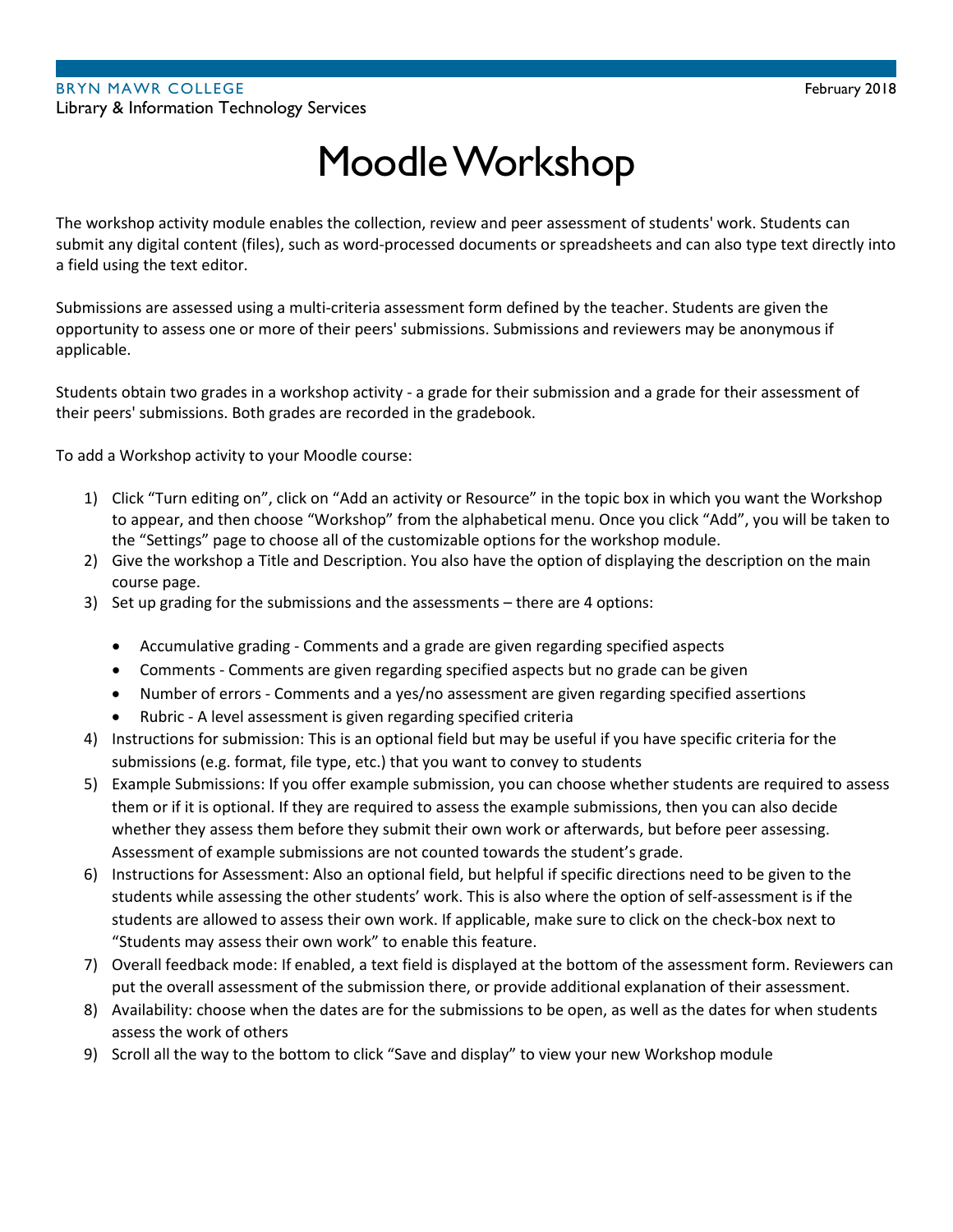## BRYN MAWR COLLEGE FEBRUARY 2018

#### Library & Information Technology Services

The "Phase box" is an **interactive box** that you will refer to throughout the peer review process to keep yourself organized and to

keep track of students' progress. Feel free to click on the question marks <sup>(2)</sup> for clarification!





(**Note:** Moodle will not automatically switch from Setup Phase to Submission phase, but will automatically switch from submission to assessment and assessment to grading evaluation based on deadlines you set for submission and assessment when setting up the Workshop. If you manually switch phases, it will override those deadlines. Students won't be able to submit even if they are within the deadline if the submission phase is not activated.)

| $\rightarrow$ Green checkmark<br>$\rightarrow$ Red X means<br>means that you have<br>something is incomplete,<br>missing or has not started.<br>completed the necessary<br>step | $\rightarrow$ Info circle means<br>there are updates and<br>information. | $\rightarrow$ Grey checkmark<br>means that a phase must<br>begin before completing |
|---------------------------------------------------------------------------------------------------------------------------------------------------------------------------------|--------------------------------------------------------------------------|------------------------------------------------------------------------------------|
|---------------------------------------------------------------------------------------------------------------------------------------------------------------------------------|--------------------------------------------------------------------------|------------------------------------------------------------------------------------|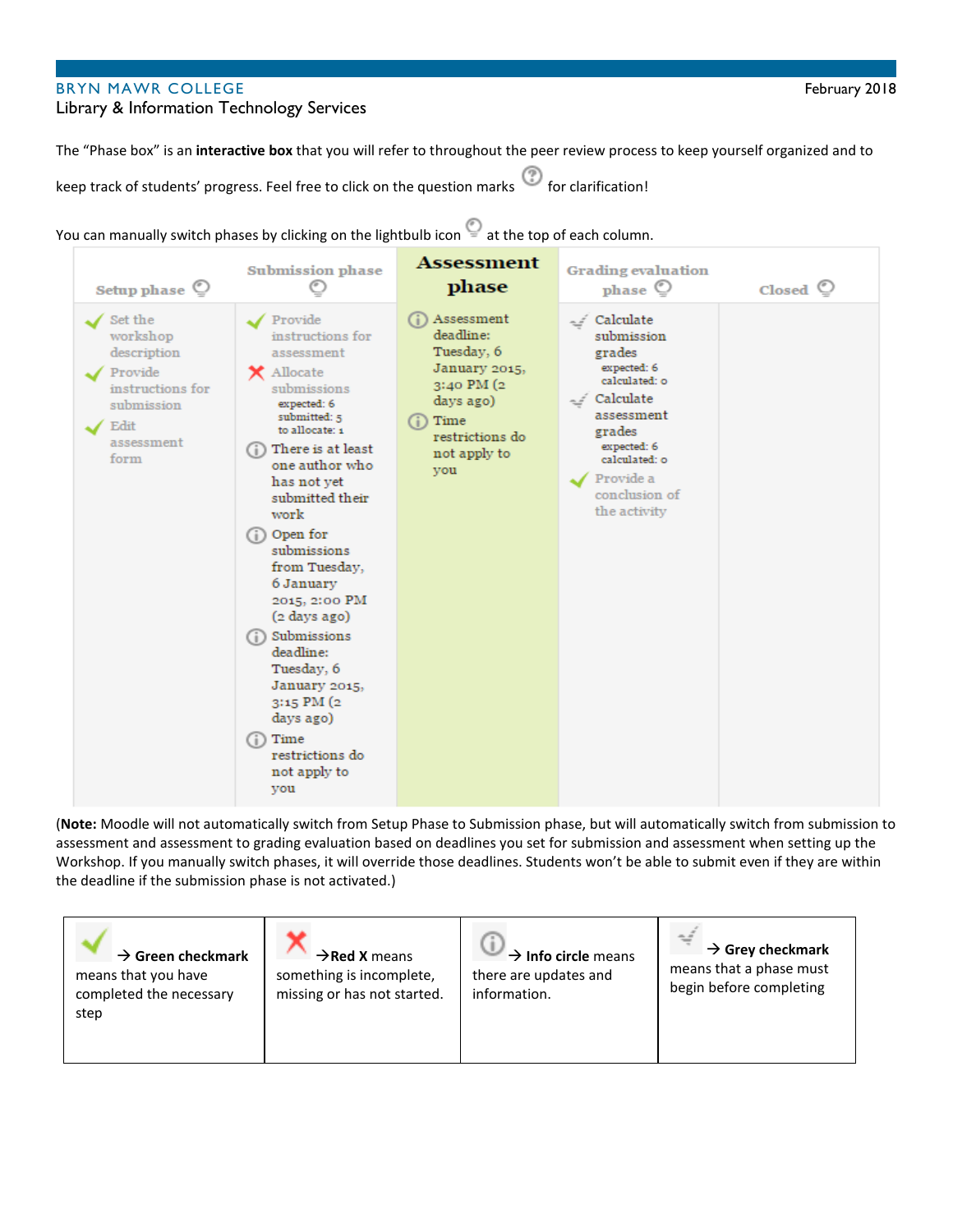### BRYN MAWR COLLEGE FEBRUARY 2018 Library & Information Technology Services

Once the Workshop is created, you will need to allocate submissions to your students. There are three ways to do this:

# Manual Allocation

Here,a teacher can manually choose which students review whose work. A student can review work even if they have not submitted anything themselves.

| Use of source materials                                                                                                     |                                                                       |                                                                                                                                                                |  |  |  |  |
|-----------------------------------------------------------------------------------------------------------------------------|-----------------------------------------------------------------------|----------------------------------------------------------------------------------------------------------------------------------------------------------------|--|--|--|--|
| Manual allocation<br>Random allocation<br>Scheduled allocation                                                              |                                                                       |                                                                                                                                                                |  |  |  |  |
| Participant is reviewed by                                                                                                  | Participant                                                           | Participant is reviewer of                                                                                                                                     |  |  |  |  |
| Add reviewer<br>Choose user<br>$\blacksquare$                                                                               | James Watson                                                          | Self-assessment disabled<br>Add reviewee                                                                                                                       |  |  |  |  |
| $\bigcirc$ Brian Franklin $\times$<br>Michael Moriarty x<br>Mrs Hudson $\times$<br>Sherlock Holmes                          | <b>Source Materials JW</b><br>No grade yet                            | Choose user<br>$\blacktriangledown$<br><b>Brian Franklin</b><br><b>A</b> Michael Moriarty<br>Mrs Hudson x<br><b>A-Sherlock Holmes</b>                          |  |  |  |  |
| Add reviewer<br>Choose user<br><b>Brian Franklin</b><br><b>A</b> Michael Moriarty<br>Mrs Hudson x<br><b>gJames Watson x</b> | Sherlock Holmes<br><b>Sherlock Submission (Final)</b><br>No grade vet | Self-assessment disabled<br>Add reviewee<br>Choose user<br>▼<br><b>Brian Franklin x</b><br><b>A Michael Moriarty x</b><br>Mrs Hudson x<br><b>gJames Watson</b> |  |  |  |  |

# Random Allocation

The teacher is given 5 settings that determine how the random allocation will work.

- **Number of reviews:** Here the teacher picks between 0 and 30 reviews for either each submission or per reviewer. That is the teacher may choose to either set the number of reviews each submission must have or the number of reviews each student has to carry out
- **Prevent Reviews:** If the teacher wishes for students of the same group to never review each other's work, as most likely it is their work too in a group submission, then they can check this box and moodle will ensure that they are only allocated other students out of their group's work to access
- **Remove current allocations:** Checking this box means that any manual allocations that have been set in the Manual Allocation menu will be removed
- **Can access with no submission:** Having this box checked allows students to assess other students' work without having already submitted their own work.
- **Add self assessments:** This options when checked make sure that as well as assessing other students' work they must also assess their own. This is a good option to teach students how to be objective towards their own work.